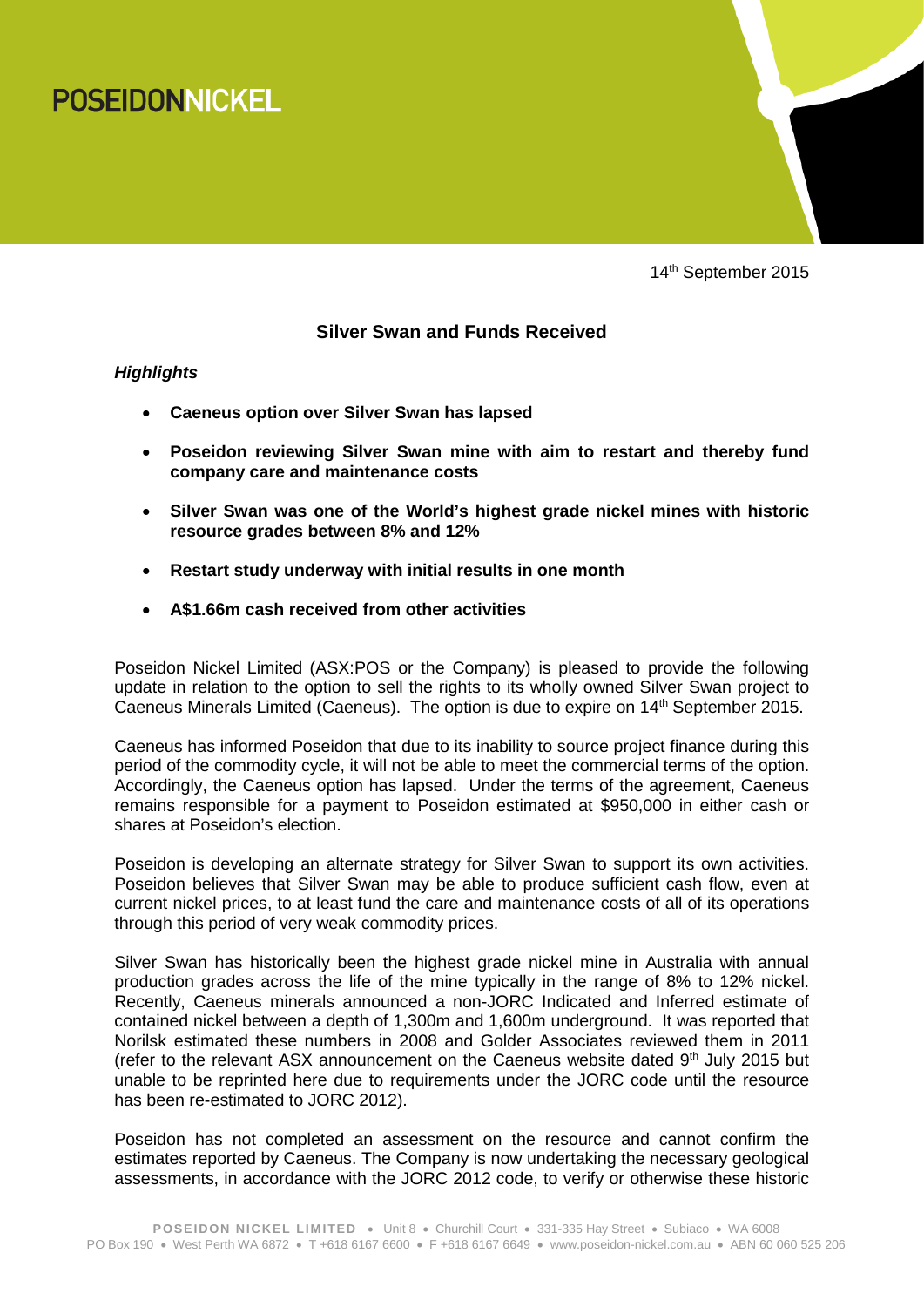estimates and is confident that it will publish its resource estimate and competent person's statement within one month.

Caeneus have also reported that mining operations underground being conducted by Norilsk were suspended just as one access drive had intersected mineralisation and two other access drives were within 4m and 36m of the mineralisation in the Tundra block which is believed to contain the majority of the Indicated Resource. Access drives to the Goose and Peking Duck blocks had also commenced, see Figure 1 below. Poseidon is now reviewing the project to confirm this assessment and will prepare an estimate for capital and operating costs associated with restarting operations. Reviews underground using independent experts have already commenced.

Accordingly, Poseidon intends to proceed with the following steps:

- Develop and publish a JORC 2012 compliant resource for Silver Swan within 1 month
- Produce a restart feasibility study to determine, to a reasonable degree of accuracy, the operating costs, capital costs and potential production levels form the mine within 2 months
- Apply for operating permits for the mine in anticipation of a possible decision to commence small scale operations

Poseidon's primary strategy remains the commencement of operations initially at Lake Johnston however, the opportunity to undertake limited operations at Silver Swan in the interim may provide a step to this whilst nickel prices remain subdued. The potentially very high grades at Silver Swan mean that the mine may be economic even at current prices and therefore provide some operating income.

Poseidon has also received approximately A\$1.66m which includes a payment for the sale of concentrate to Tsingshan in China of A\$1m. In addition, an outstanding sum of A\$660,000 from the last capital raising has now been recovered. All funds from the October 2014 capital raising have now been received and no further action is underway.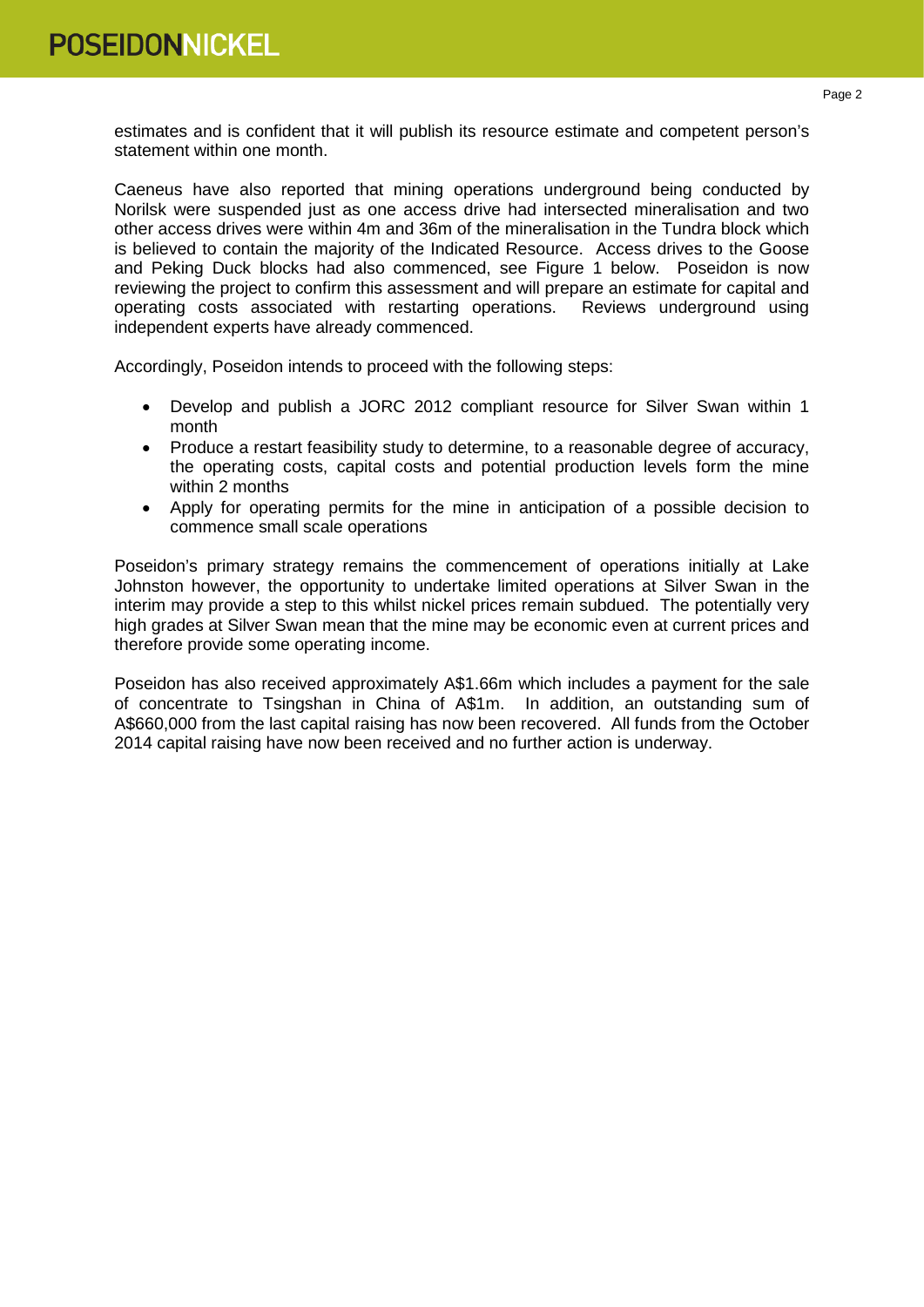**Figure 1: Long section showing the entire Black Swan complex, including the Silver Swan mineralisation at depth and the Black Swan open pit above.**